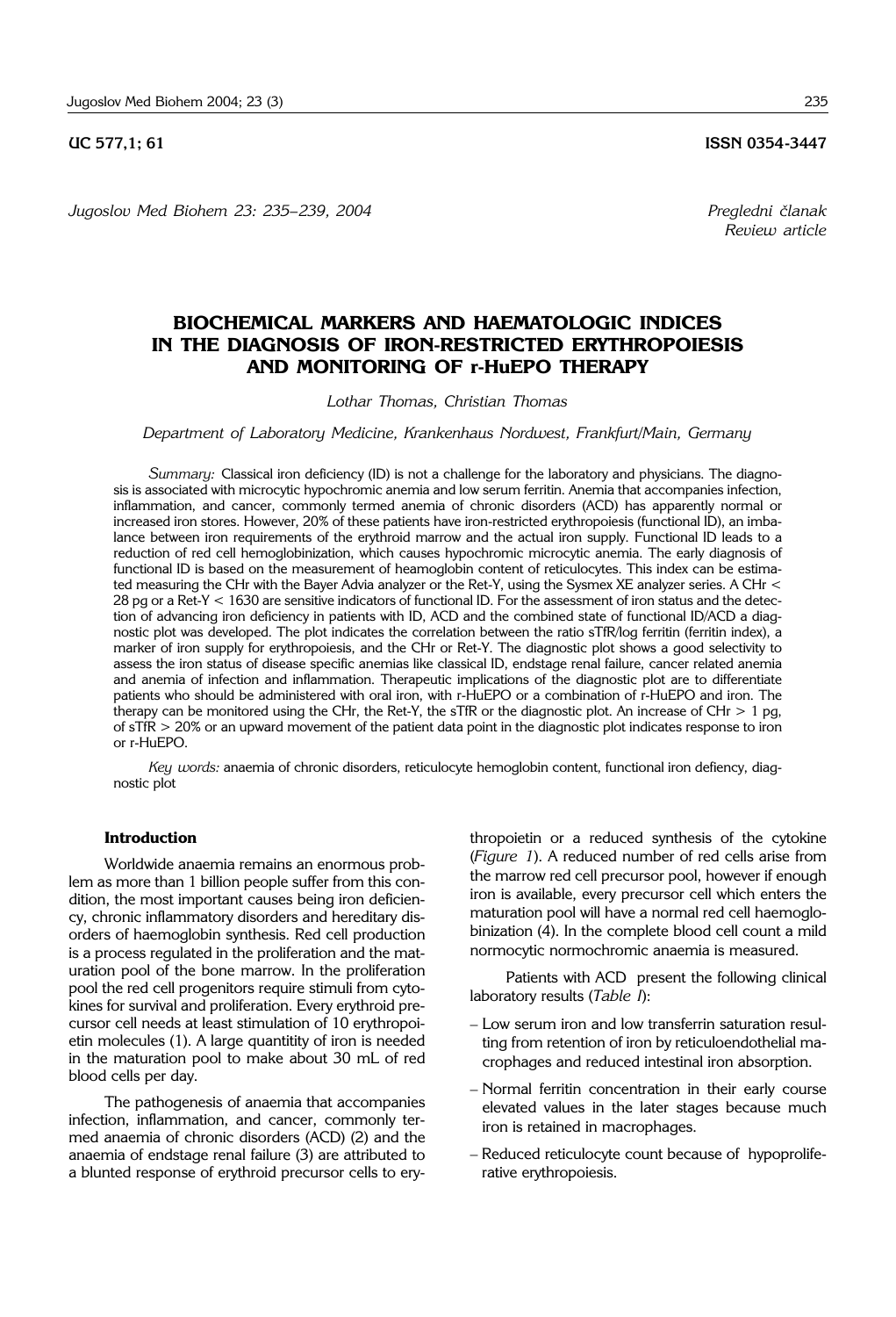|                          | CFU-<br><b>GEMM</b>             | <b>BFU-E</b><br>$\Pi - 3$<br>$IL-4$<br>(early)<br>$IL-11$<br>GM-CSF | $IL-3$<br>$IL-9$<br>GM-CSF | <b>BFU-E</b><br>(late) | $IL-3$<br>$IL-9$<br>GM-CSF<br><b>EPO</b> | CFU-E EPO |      |
|--------------------------|---------------------------------|---------------------------------------------------------------------|----------------------------|------------------------|------------------------------------------|-----------|------|
| EPO<br>Receptor          |                                 | $+/-$                                                               |                            | $+$                    |                                          | $+++$     |      |
| Transferrin<br>Receptor  | $^{+}$                          | $+$                                                                 |                            | $+$                    |                                          | $++$      |      |
| Haemoglobin<br>Synthesis |                                 | $+/-$<br>EPO<br>EPO                                                 |                            | $+$                    |                                          | $^+$      |      |
|                          | Pro-                            | Basophilic                                                          | Poly                       |                        | Ortho-                                   | Retic     | Red  |
|                          | normoblast                      | normoblast chromatophilic chromatophilic                            |                            |                        |                                          |           | Cell |
| Cell<br>Division         | $^{+}$                          | $+$                                                                 | $+$                        |                        |                                          |           |      |
| <b>RNA</b><br>Present    | $^{+}$                          | $+$                                                                 | $^{+}$                     |                        | $^{+}$                                   | ┿         |      |
| EPO<br>Receptor          | $+++$                           | $++$                                                                | $+/-$                      |                        |                                          |           |      |
| Transferrin<br>Receptor  | $++$                            | $++$                                                                | $+ +$                      |                        | $++$                                     | $^{+}$    |      |
| Haemoglobin<br>Synthesis | $^{\mathrm{+}}$ $^{\mathrm{+}}$ | $++$                                                                | $++$                       |                        | $++$                                     | ٠         |      |

Figure 1. Development of erythropoiesis. With kind permission according to Ref (6). Red cell production progresses from the burst forming unit erythroid (BFU-E) to the colony forming unit erythroid (CFU-E) in the proliferation pool (top cell line). The main stimulating cytokine is erythropoietin. Maturation of the precursor cells to erythrocytes occurs in the maturation pool (bottom cell line). Maturation of red cells is mainly dependent on iron supply to erythropoiesis.

Table I Clinical laboratory results in anaemia of chronic disorders

| Results                                                                                                                              | Clinical characteristics                                                                                                                                                           |  |  |
|--------------------------------------------------------------------------------------------------------------------------------------|------------------------------------------------------------------------------------------------------------------------------------------------------------------------------------|--|--|
| Blood cell count<br>$-$ erythrocytes 3–4 mio/ $\mu$ L<br>$-$ Hb 90–120 q/L<br>$-MCV > 80$ fl<br>$-MCH > 28$ pg<br>$-$ % HYPO $<$ 5%  | Mild to moderate<br>normocytic, normochromic<br>anaemia                                                                                                                            |  |  |
| Serum<br>$-$ iron (Fe) $< 7.16$ $\mu$ mol/L<br>$-$ ferritin $> 20 \mu q/L$<br>$-$ transferrin saturation $< 20\%$<br>$-$ sTfR normal | Disturbances of iron distribution:<br>– low serum iron<br>- increase in iron stores<br>– iron supply to the erythroid<br>marrow is inadequate for the<br>red cell precursor demand |  |  |
| Reticulocytes<br>$CRI < 0.8\%$ or $< 30000/μL$                                                                                       | Not appropriately increased<br>for the degree of anaemia,<br>indicating hypoproliferative<br>erythropoiesis                                                                        |  |  |

Iron deficiency anaemia (IDA) results from a reduced iron supply for erythropoiesis in the maturation pool. Iron restricted erythropoiesis (IRE) can result from classical iron deficiency, the combined state of IRE with the ACD and in functional iron deficiency (*Figure 2*). The most important classical iron deficiency (ID) is not a challenge for the laboratory and physicians. The diagnosis is associated with microcytic hy-







Table II Biochemical markers and haematological indices for the evaluation of iron status

| Marker            | Assessment                              |  |  |
|-------------------|-----------------------------------------|--|--|
| Ferritin          | Level of body's iron stores             |  |  |
| $s$ TfR           | Iron demand of erythropoiesis           |  |  |
| sTfR/log ferritin | Iron supply for erythropoiesis          |  |  |
| CRP               | Altered iron metabolism in ACD          |  |  |
| HYPO(%)           | Functional ID (time-averaged parameter) |  |  |
| $CHr$ (pg)        | Functional ID (acute parameter)         |  |  |
| Ret-Y             | Functional ID (acute parameter)         |  |  |

pochromic anaemia and low serum ferritin because of depleted body iron stores (4). About 20% of patients with ACD have iron-restricted erythropoiesis nevertheless they have repleted body iron stores (6). Anaemia results from impaired iron recycling. Functional iron deficiency (FID) is an imbalance between iron requirements of the erythroid marrow and the actual iron supply (7). FID is common in r-HuEPO treatment without iron supplementation (8). Functional ID like IRE leads to a reduction of red cell haemoglobinization, which causes hypochromic microcytic anaemia. The expressions IRE and FID are used as synonyms.

Laboratory tests for iron status include biochemical markers and haematological indices (*Table II*). The conventional biochemical markers include serum iron, transferrin/total iron-binding capacity, transferrin saturation and ferritin. Although widely used, these parameters are influenced by the acute phase response (APR) which complicates clinical interpretation of the test results. Ferritin is an acute phase reactant. The serum soluble transferrin receptor (sTfR) assay is yet another promising tool for the diagnosis of iron depletion (9). Calculation of the ratio sTfR/log ferritin (sTfR/log ferritin or sTfR-F index) is a way of combining sTfR and ferritin results (10). Besides the complete blood count new haematological indices which have gained merit in the assessment of iron status include the reticulocyte haemoglobin content measured as CHr or RET-Y (11, 12).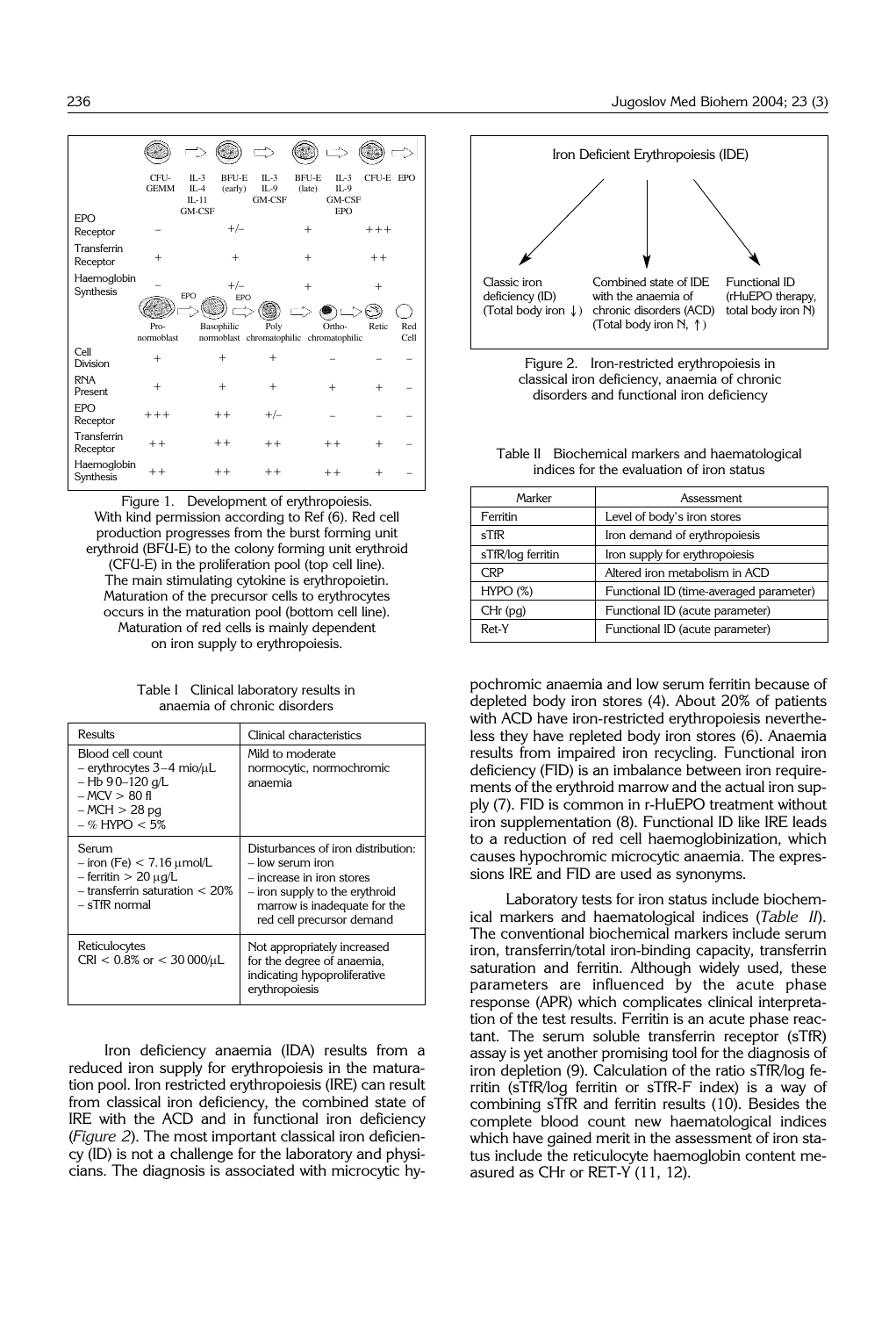

Figure 3. ROC plots showing the ability of sTfR-F index to indicate FID in patients with and without APR. As references CHr < 28 pg (top) and Ret-Y < 1630 AU (bottom) were used. The solid lines represent patients without APR (CRP  $<$  5 mg/L), and the dotted lines represent patients with APR (CRP  $>$  5 mg/L)

The objectives of our studies were threefold: (1) to compare the biochemical markers of iron status with the haematological indices for the detection of IRE, especially in patients with APR, (2) to develop a diagnostic plot combining haematological indices with biochemical markers as a tool for identification of different phases of advancing ID in anemic patients with and without APR, and (3) to evaluate the diagnostic plot for monitoring IRE in oral iron supplementation and FID in r-HuEPO treatment.

### **Comparison of biochemical markers of iron status with haematological indices for the detection of iron restricted erythropoiesis**

Red cell haemoglobinisation, especially the haemoglobin content of reticulocytes provides direct evaluation of the bone marrow activity reflecting the balance between iron and erythropoiesis. Modern haematology analysers capable of identifying small subpopulations of erythrocytes within the total RBC population offer appropriate tools. The haemoglobin content of reticulocytes can be estimated measuring the CHr with the Bayer Advia analyzer or the Ret-Y, using the Sysmex XE analyzer series. We evaluated a reference range for CHr of 28–35 pg and for Ret-Y of 1630–1860 arbitrary units corresponding to a haemoglobin content (Ret-H<sub>e</sub>) of 28.2–36.4 pg (6, 13).

The APR has a strong influence on the iron supply for erythropoiesis. Therefore the biochemical markers of iron status were compared with haematological indices in groups of anaemic patients with and without APR. The C-reactive protein (CRP) assay was used as a marker of inflammation, all patients with a CRP level greater than 5 mg/L being considered to have an inflammatory disorder. The sTfR level was measured using the Dade assay.

Using the CHr and Ret-Y  $<$  28 pg as a gold standard for IRE the sTfR/log ferritin was the most accurate marker for biochemical identification of IRE. However, as shown from the area under curve from the ROC plots, the accuracy of the sTfR/log ferritin in patients with APR was insufficient (*Figure 3*). From these studies we found that patients with a sTfR/log ferritin higher than 1.5 have iron depleted stores while patients with an index less than 1.5 have stores which are iron replete. However, in patients with elevated CRP levels, the separation point is 0.8 since ferritin is an acute phase protein and is elevated in inflammato-



Figure 4. Diagnostic plot for identification of different phases of advancing iron deficiency combining the biochemically indicated iron supply (sTfR-F index) with the haematologically indicated iron demand (CHr) for erythropoiesis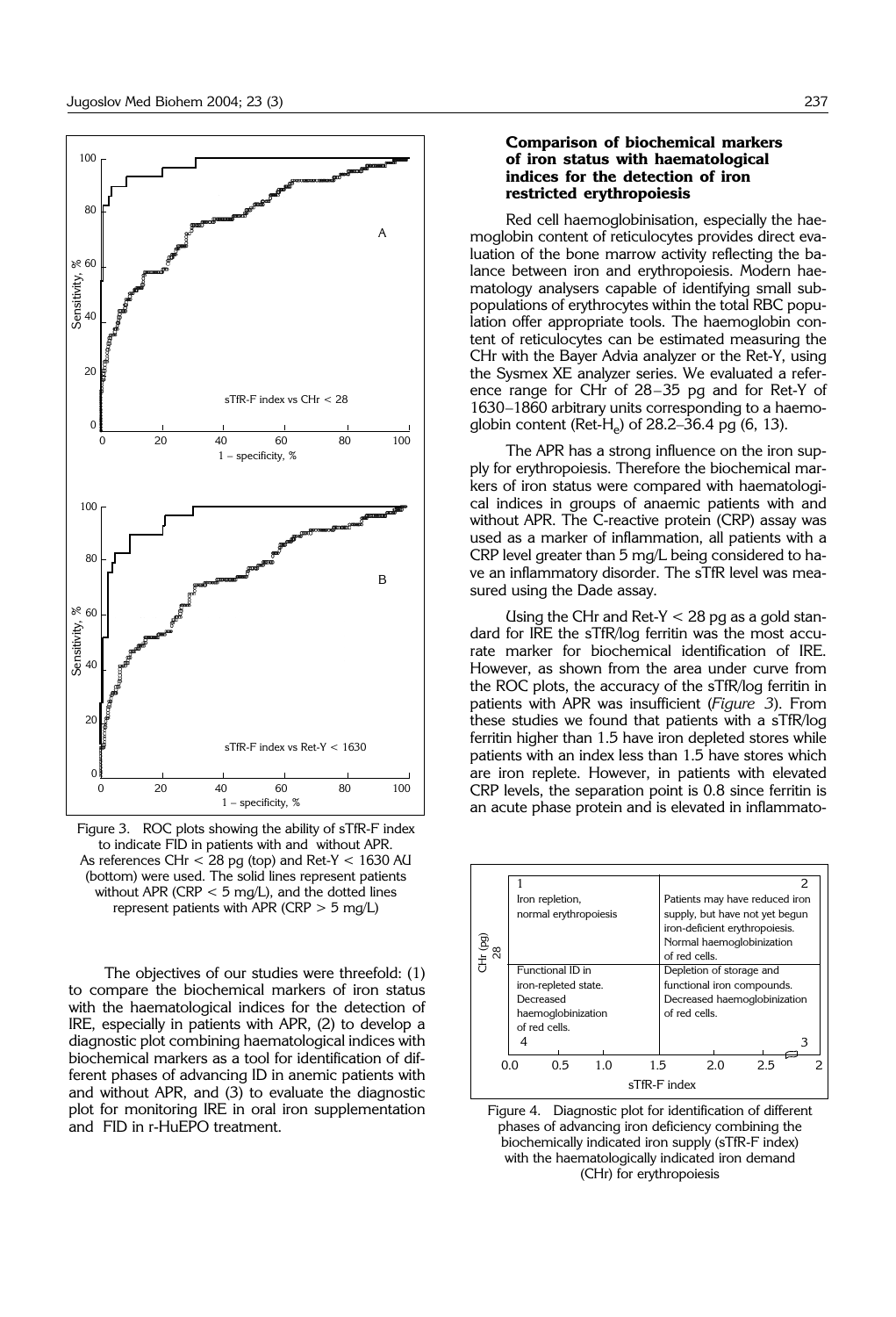ry disorders independently of the body iron stores. As a result the sTfR/log ferritin is increased and the decision point is moved to a ratio of 0.8 (6).

### **Development of a diagnostic plot for identification of different phases of advancing iron deficiency**

The rationale behind the diagnostic plot was to combine the best marker of iron supply for erythropoiesis with the CHr or RET-Y (Ret-H $_{e}$ ) as indicators of bone marrow iron demand (*Figure 4*). Patients with a CHr level greater than 28 pg or  $RET-H<sub>e</sub>$  greater than 28.2 pg (normal haemoglobinisation of reticulocytes) have not IRE or FID whereas those with CHr less than 28 pg or Ret-H<sub>e</sub> less than 28.2 pg (reduced haemoglobinisation of reticulocytes) have IRE or FID. It is also important to know whether or not an inflammatory disorder coexists. For patients without inflammation, the ferritin index separating iron depleted from an iron replete state is 1.5 as previously stated. On this basis the diagnostic plot is divided into four quadrants. Patient data points in quadrant 1 indicate replete iron stores and normal red cell hemoglobinisation. In this quadrant are located patients with cancer-related anaemia (CRA), ACD, and end stage renal failure patients without IRE or FID. In quadrant 2 there may be reduced iron supply but erythropoiesis is not yet iron deficient and haemoglobinisation of the red cells remains normal. Included in this quadrant are non-anaemic patients with latent iron deficiency, patients with iron deficiency shortly after commencing oral iron therapy, patients with hyperproliferative erythropoiesis due to acute haemorrhage, haemolysis and in the third trimester of pregnancy with increased sTfR but no IRE. Points in quadrant 3 suggest reduced iron supply as being the cause of IRE attributable to depleted iron stores as typically occurs in classical IDA. Data points in quadrant 4 occur in iron replete patients with the combined state of IRE/ACD who have anaemia accompanying infection or chronic inflammation and in the APR that accompanies cancer-related anaemia. Patients with  $\beta$ -thalassaemia trait have also points in quadrant 4. The diagnostic plot shows a good selectivity to assess the iron status of disease specific anaemias like classical ID, endstage renal failure, cancer related anaemia and anaemia of infection and inflammation (6).

#### **Therapeutic implications of the diagnostic plot**

Therapeutic implications of the diagnostic plot are to differentiate patients who should be administered with oral iron, with r-HuEPO or a combination of r-HuEPO and iron (*Figure 5*). Anaemic patients with da-



Figure 5. Therapeutic implications for treatment of different phases of iron deficiency



Figure 6. Response to treatment of anaemia

ta points in quadrants 2 and 3 are recommended for oral iron supplementation to the clinician. Usually in adequate oral iron supplementation patients respond with movement of data point from quadrant 3 into quadrant 2 within 10 days and into quadrant 1 after 4 weeks.

Anaemic patients with data points in quadrants 1 and 4 are recommended for r-HuEPO therapy. Patients with data points in quadrant 4 need intravenous iron supplementation with the first r-HuEPO dosage, patients with data points in quadrant 1 should be treated primarily only with r-HuEPO. The response of erythropoiesis to r-HuEPO is indicated by movement of the data points within the plot (*Figure 6*). An increase in CHr within a quadrant indicates sufficient iron supply to erythropoiesis, the decrease is an indication of FID. A movement of the data points into quadrants 2 and 3 is a sign of storage iron deficiency and a response to r-HuEPO.

In conclusion, biochemical markers of ID are only of value in diagnosing iron-restricted erythropoiesis in patients without APR. The combination reticulocyte indices CHr or RET-Y (RET-H<sub>e</sub>) with the sTfR-F index in a diagnostic plot offers an attractive tool for identification of different phases of ID (14) and therapeutic monitoring of IRE.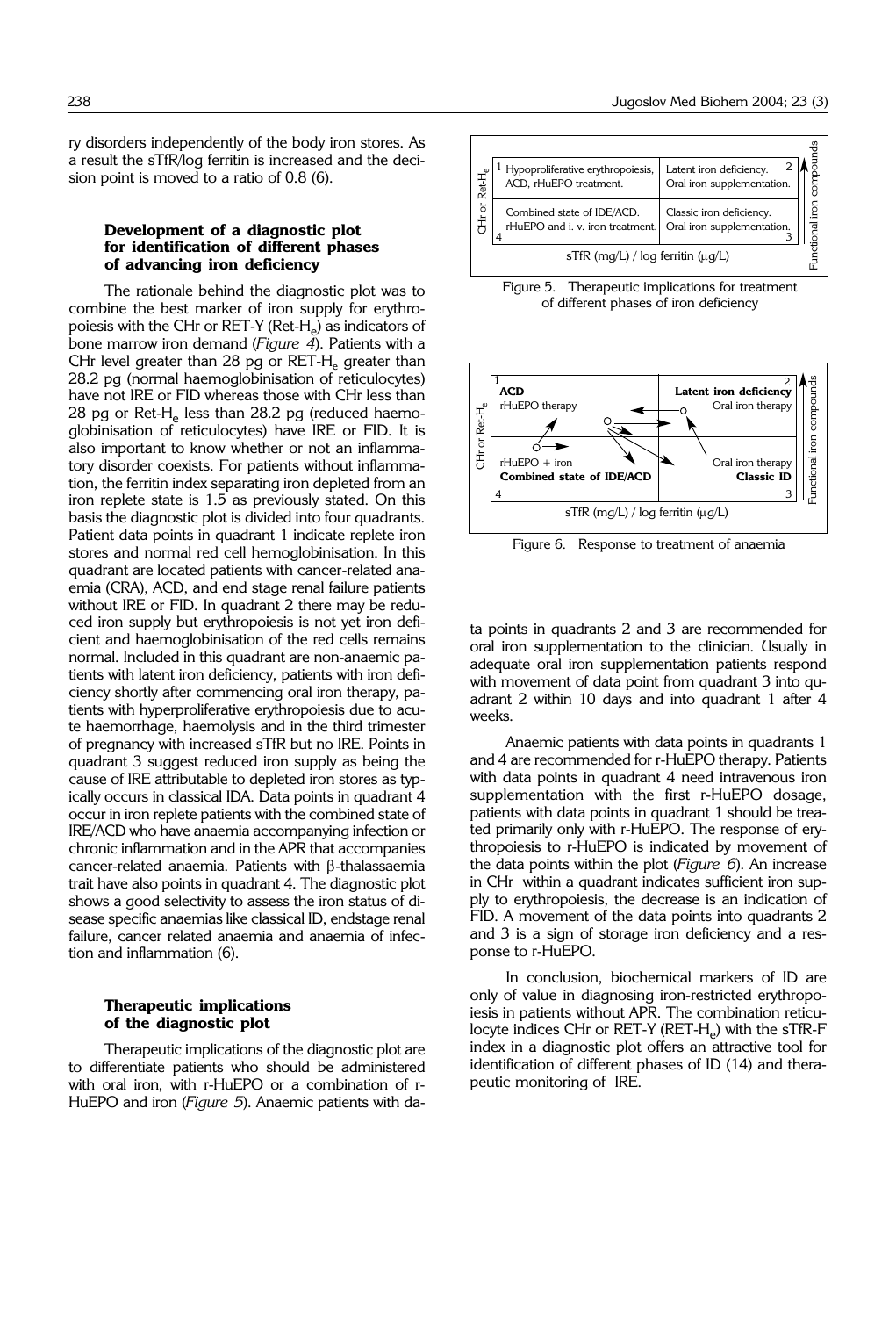# BIOHEMIJSKI MARKERI I HEMATOLOŠKA INDIKACIJA ZA DIJAGNOZU I ERITROPOEZU OGRANIČENU GVOŽĐEM I PRAĆENJE r-HUEPO TERAPIJE

#### *Lothar Thomas, Christian Thomas*

*Department of Laboratory Medicine, Krankenhaus Nordwest, Frankfurt/Main, Germany*

*Kratak sadržaj: Klasični nedostatak gvožđa (iron deficiency, ID) nije izazov za laboratoriju i lekare. Dijagnoza* se postavlja na osnovu mikrocitne hipohromne anemije i niskog serumskog feritina. Anemija koja je praćena infekcijom, inflamacijom i kancerom, koja se najčešće označava kao anemija hroničnih poremećaja (anemia of chronic disorders, ACD) ima prividno normalne ili povećane rezerve gvožđa. Međutim, 20% ovih pacijenta ima eritropoezu ograničenu gvodžem (funkcionalna ID) i nesrazmeru između potreba za gvožđem od eritroidne srži i stvaranog snebdevanja gvožđem. Funkcionalna ID vodi kao smanjenju hemoglobinizacije eritrocita što izaziva hipohromnu mikrocitnu anemiju. Rana dijagnoza funkcionalne ID zasniva se na merenju sadr`aja hemoglobina u ritikulocitima. Ovaj indeks može da se odredi merenjem CHr na Ter-Y analizatoru Bayer Advia i pomoću analizatora serije Sysmex XE. CHr < 28 pg ili Ret-Y < 1630 su osetljivi indikatori fukcionalne ID. Za procenu statusa gvožđe i otkrivanje uznapredovalog deficita gvožđe u pacijenta sa ID, ACD i kombinovanog stanja ID/ACD razvijeni su dijagnostički dijagrami. Dijagram ukazuje na korelaciju između odnosa sTfR/log feritin (feritin indeks), markera snabdevanja eritropoeze gvožđem, i CHr ili Ret-Y. Dijagnostički dijagram ukazuje na dobru selektivnost za procenu statusa gvožđa u oboljenju specifične anemije kao što je klasična ID, krajnjeg stadijuma oštećenja funkcije bubrega, anemije povezane sa karcinomom i anemije usled infekcija ili inflamacija. Terapeutske implikacije dijagnostičkog dijagrama su diferenciranje pacijenta kojima treba da se ordinira gvožđe oralno, r-HuEPO ili kombinacija r-HuEPO terapije, a što se prati korišćenjem Chr, REt-Y, sTfR ili dijagnostičkog dijagrama. Povećanje Chr > 1 pg, sTfR > 20% ili ushodno povećanje pacijentove dijagnostičke tačke na dijagramu ukazuje na odgovor na gvožđe ili r-HuEPO.

Ključne reči: anemija hroničnog oboljenja, retikulocitni sadržaj hemoglobina, funkcionalna deficijencija gvožđa, dijagnostički dijagram

#### **References**

- 1. Kendall RG. Erythropoietin. Clin Lab Haem 2001; 23: 71–80.
- 2. Means RT Jr, Krantz SB. Progress in understanding the pathogenesis of anemia of chronic disease. Blood 1992; 80: 1639– 47.
- 3. Fishbane S, Shapiro W, Dutka P, Valenzuela OF, Faulbert J. A randomized trial of iron deficiency testing strategies in hemodialysis patients. Kidney Int 2001; 60:  $2406 - 11.$
- 4. Weiss G. Iron an anemia of chronic disease. Kidney Int 1999; 55 Suppl 69: S12–S17.
- 5. Israels LG, Israels ED, eds. Mechanisms in haematology. Winnipeg; The University of Manitoba, 1997: Section  $6-1.$
- 6. Thomas L, Thomas C. Biochemical markers and hematologic indices in the diagnosis of functional iron deficiency. Clin Chem 2002; 48:1066–76.
- 7. Cavill I. Functional iron deficiency. Blood 1993; 82: 137.
- 8. Brugnara C, Colella GM, Cremins J, Langley RC Jr, Schneider T, et al. Effects of subcutaneous recombinant human erythropoietin in normal subjects: Development

of decreased reticulocyte hemoglobin content and irondeficient erythropoiesis. J Lab Clin Med 1994; 123: 660 –7.

- 9. Beguin Y. Soluble transferrin receptor for the evaluation of erythropoiesis and iron status. Clin Chim Acta 2003; 329: 9 –22.
- 10. Punnonen K, Irjala K, Rajarnäki A: Serum transferrin receptor and its ratio to serum ferritin in the diagnosis of iron deficiency. Blood 1997; 89: 1052–7.
- 11. Brugnara C. Reticulocyte cellular indices: a new approach in the diagnosis of anemias and monitoring of erythropoietic function. Crit Rev Clin Lab Sci 2000; 97: 93–130.
- 12. Briggs C, Rogers R, Thompson B, Machin SJ. New red cell parameters on the Sysmex XE-2100 as potential markers of functional iron deficiency. Infus Ther Transfus Med 2001; 28: 256– 62.
- 13. Franck S, Linssen J, Messinger M, Thomas L. Clinical utility of the RET-Y in iron-restricted erythropoiesis. Clin Chem 2004; 50: July.
- 14. Brugnara C. Iron deficiency and erythropoiesis: new diagnostic approaches. Clin Chem 2003; 49: 1573– 8.

*Received: November 21, 2003 Accepted: March 9, 2004*